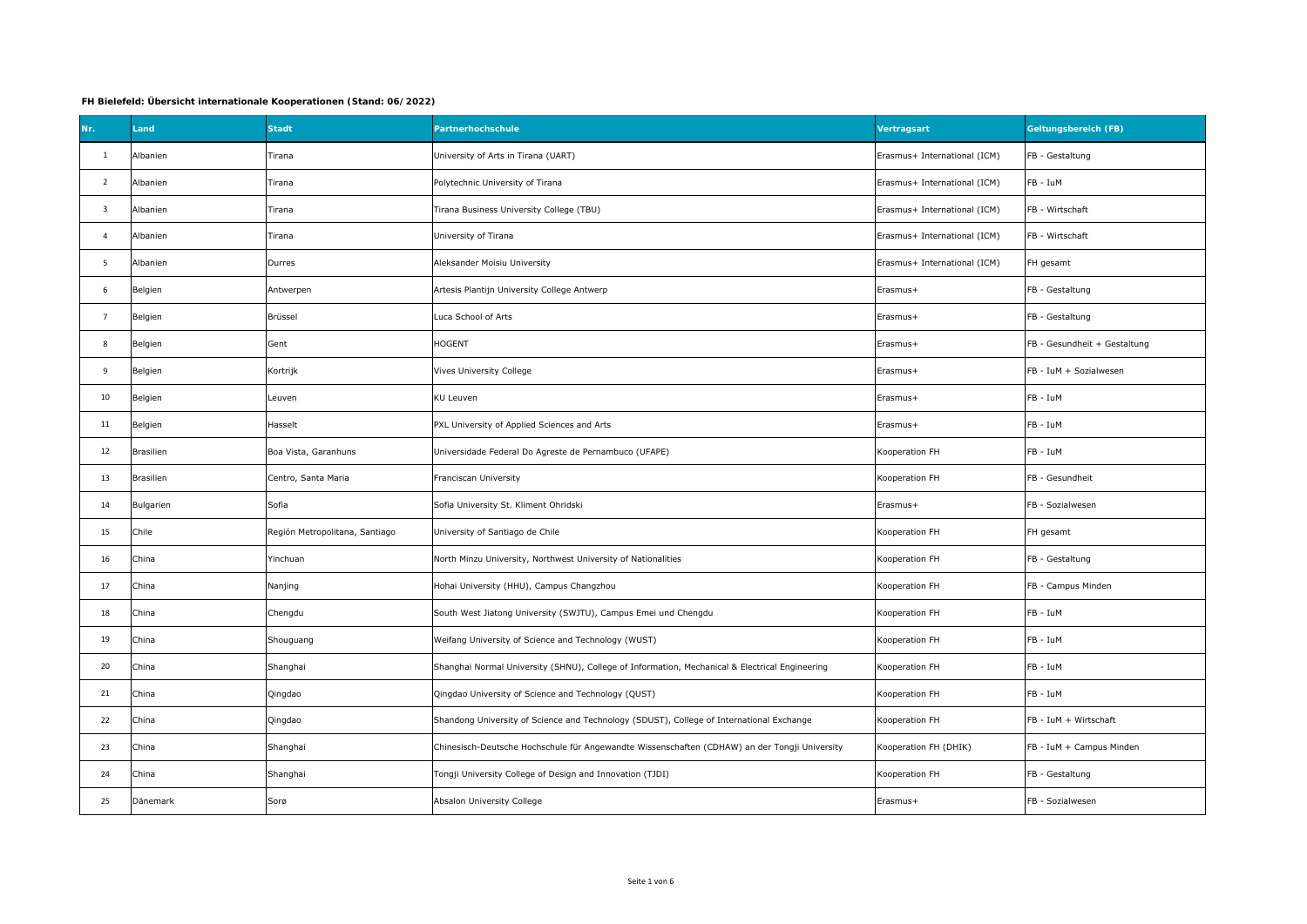| <b>Nr</b> | Land         | <b>Stadt</b>         | Partnerhochschule                                              | Vertragsart                  | <b>Geltungsbereich (FB)</b>                               |
|-----------|--------------|----------------------|----------------------------------------------------------------|------------------------------|-----------------------------------------------------------|
| 26        | Dänemark     | Esbjerg              | University College South Denmark                               | Erasmus+                     | FB - Wirtschaft + Sozialwesen                             |
| 27        | Ecuador      | Riobamba             | Universidad Nacional de Chimborazo                             | Kooperation FH               | FB - Sozialwesen                                          |
| 28        | Estland      | Tallinn              | Tallin University of Technology (TalTech)                      | Erasmus+                     | FB - IuM                                                  |
| 29        | Estland      | Tartu                | University of Tartu                                            | Erasmus+                     | FB - Wirtschaft                                           |
| 30        | Finnland     | Vaasa                | Novia University of Applied Sciences                           | Erasmus+                     | FB - Gestaltung                                           |
| 31        | Finnland     | Joensuu              | Karelia University of Applied Sciences                         | Erasmus+                     | FB - IuM                                                  |
| 32        | Finnland     | Lahti                | LAB University of Applied Sciences                             | Erasmus+                     | FB - Wirtschaft                                           |
| 33        | Finnland     | Kouvola              | South-Eastern Finland University of Applied Sciences (XAMK)    | Erasmus+                     | FB - Wirtschaft (IBSEN Netzwerk) +<br>Gesundheit          |
| 34        | Finnland     | Tampere              | Tampere University of Applied Sciences                         | Erasmus+                     | FB - Wirtschaft                                           |
| 35        | Finnland     | Kuopio               | Savonia University of Applied Sciences                         | Erasmus+                     | FB - Gesundheit                                           |
| 36        | Frankreich   | Paris                | École nationale supérieure des arts décoratifs                 | Erasmus+                     | FB - Gestaltung                                           |
| 37        | Frankreich   | Ivry-sur-Seine       | École Supérieure d'Informatique Électronique Automatique       | Erasmus+                     | FB - IuM                                                  |
| 38        | Frankreich   | Saint-Etienne        | École Nationale Supériere des Mines de Saint-Étiennes (ENSMSE) | Erasmus+                     | FB - IuM                                                  |
| 39        | Frankreich   | Toulouse             | Institut Limayrac Toulouse                                     | Erasmus+                     | FB - Sozialwesen                                          |
| 40        | Frankreich   | Valenciennes Cedex 9 | Polytechnic University of Hauts-de-France                      | Erasmus+                     | FB - Wirtschaft (IBSEN Netzwerk)                          |
| 41        | Frankreich   | Dunkerque            | University of the Littoral Opal Coast                          | Erasmus+                     | FB - Wirtschaft                                           |
| 42        | Frankreich   | Créteil              | Paris-Est Créteil University                                   | Erasmus+                     | FB - Wirtschaft                                           |
| 43        | Griechenland | Tripolis             | University of the Peloponnese                                  | Erasmus+ (nur Praktikum)     | FB - Gesundheit                                           |
| 44        | Irak         | Region Erbil         | Erbil Polytechnic University                                   | Kooperation FH               | FH gesamt                                                 |
| 45        | Iran         | Yazd                 | <b>Yazd University</b>                                         | Kooperation FH               | FB - IuM                                                  |
| 46        | Irland       | Tralee               | MTU Munster Technological University / Tralee, Co Kerry        | Erasmus+                     | FB - Sozialwesen                                          |
| 47        | Island       | Bifröst              | <b>Bifröst University</b>                                      | Erasmus+                     | FB - Wirtschaft                                           |
| 48        | Israel       | Jerusalem            | Bezalel Academy of Arts and Design Jerusalem                   | Erasmus+ International (ICM) | FB - Gestaltung                                           |
| 49        | Israel       | Haifa                | Technion - Israel Institute of Technology                      | Kooperation FH               | FH gesamt                                                 |
| 50        | Italien      | Bari                 | Academy of Fine Arts of Bari                                   | Erasmus+                     | FB - Gestaltung                                           |
| 51        | Italien      | Caligari             | University of Cagliari                                         | Erasmus+                     | FB - Campus Minden + IuM + Wirtschaft<br>(IBSEN Netzwerk) |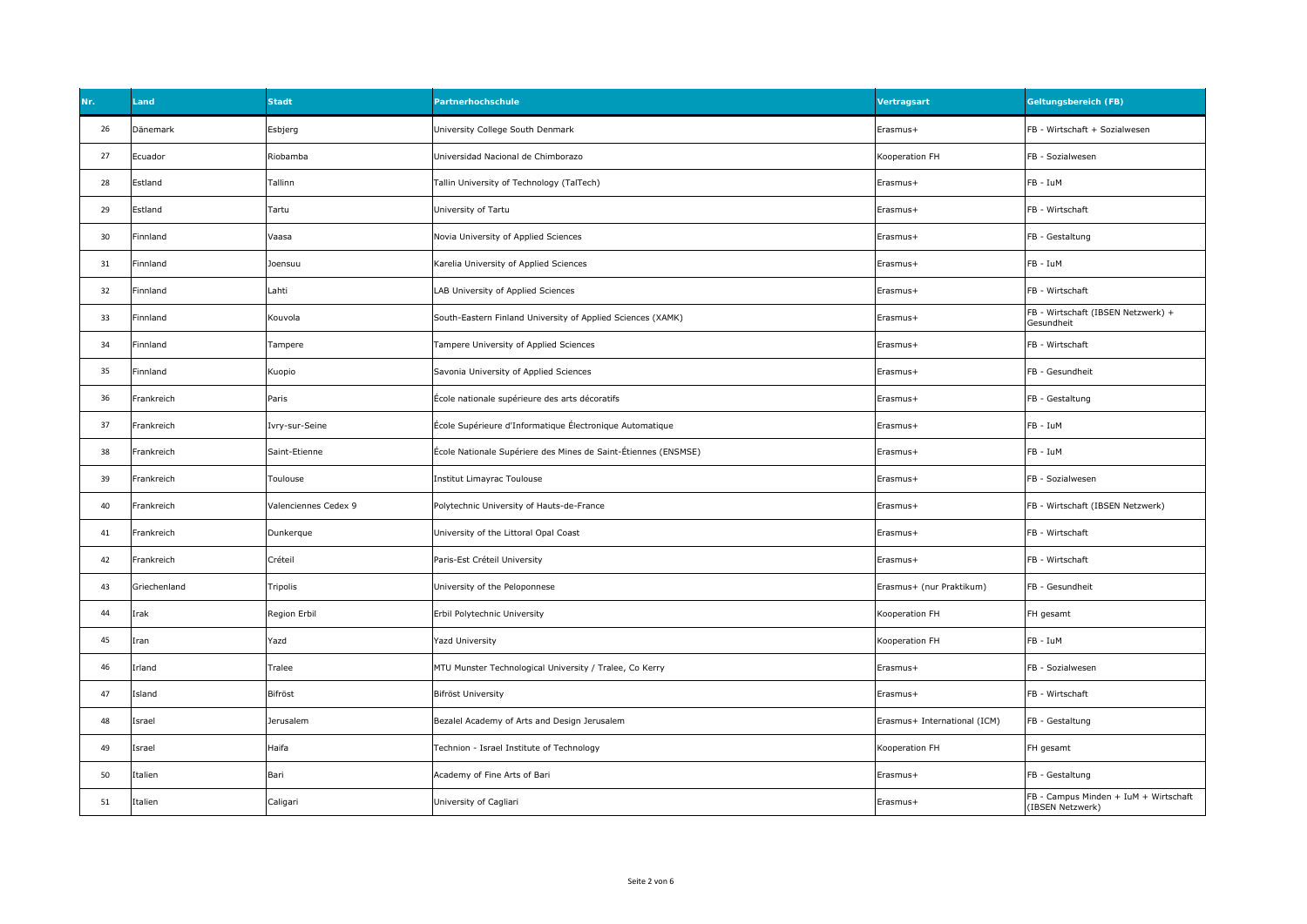| Nr. | Land        | <b>Stadt</b>               | Partnerhochschule                                                | Vertragsart                  | <b>Geltungsbereich (FB)</b>                           |
|-----|-------------|----------------------------|------------------------------------------------------------------|------------------------------|-------------------------------------------------------|
| 52  | Italien     | Ancona                     | Marche Polytechnic University                                    | Erasmus+                     | FB - IuM + Sozialwesen + Wirtschaft                   |
| 53  | Jordanien   | Amman                      | German-Jordanian University (GJU)                                | Kooperation FH               | FB - Wirtschaft + IuM + Gestaltung                    |
| 54  | Kanada      | Halifax                    | Nova Scotia College of Art and Design                            | Kooperation FH               | FB - Gestaltung                                       |
| 55  | Kanada      | Winnipeg                   | University of Manitoba (Price School of Engineering)             | Kooperation FH               | FB - IuM                                              |
| 56  | Kanada      | Winnipeg                   | University of Manitoba (Asper School of Business)                | Kooperation FH               | FB - Wirtschaft (IBSEN Netzwerk)                      |
| 57  | Kanada      | Wolfville                  | Acadia University of Wolfville                                   | Kooperation FH               | FB - Wirtschaft                                       |
| 58  | Kanada      | Abbotsford                 | University of the Fraser Valley (UFV)                            | Kooperation FH               | FB - Wirtschaft                                       |
| 59  | Kanada      | Regina                     | University of Regina                                             | Kooperation FH               | FB - Wirtschaft + IuM                                 |
| 60  | Kanada      | Edmonton                   | Northern Alberta Institute of Technology (Nait)                  | Kooperation OWL              | FH gesamt                                             |
| 61  | Kanada      | Edmonton                   | Mac Ewan University                                              | Kooperation OWL              | FH gesamt                                             |
| 62  | Kanada      | Edmonton                   | University of Alberta                                            | Kooperation OWL              | FH gesamt                                             |
| 63  | Kanada      | Edmonton                   | Concordia University of Edmonton                                 | Kooperation OWL              | FH gesamt                                             |
| 64  | Kolumbien   | Bogotá                     | Universidad Nacionale de Colombia                                | Kooperation FH               | FB - IuM                                              |
| 65  | Litauen     | Vilnius                    | Vilnius Academy of Arts                                          | Erasmus+                     | FB - Gestaltung                                       |
| 66  | Mexiko      | San Andrés Cholula, Puebla | University of the Americas (UDLAP)                               | Kooperation FH               | FH gesamt                                             |
| 67  | Mexiko      | Gómez Palacio              | Universidad La Salle Laguna                                      | Kooperation FH               | FH gesamt                                             |
| 68  | Mexiko      | San Pedro Cholula, Puebla  | Ibero-American University                                        | Kooperation FH               | FB - Wirtschaft                                       |
| 69  | Mexiko      | Verschiedene Standorte     | Instituto Tecnológico de Monterrey (MDHK)                        | Kooperation FH (DHIK)        | FB - Gestaltung + Campus Minden + IuM<br>+ Wirtschaft |
| 70  | Nicaragua   | León                       | ULSA University Nicaragua                                        | Erasmus+ International (ICM) | FB - IuM                                              |
| 71  | Niederlande | Rotterdam                  | Rotterdam University of Applied Sciences                         | Erasmus+                     | FB - Wirtschaft                                       |
| 72  | Niederlande | Den Haag                   | The Hague University of Applied Sciences                         | Erasmus+                     | FB - Wirtschaft (IBSEN Netzwerk)                      |
| 73  | Norwegen    | Ålesund                    | Norwegian University of Applied Sciences and Technology, Alesund | Erasmus+                     | FB - Wirtschaft                                       |
| 74  | Norwegen    | Stavanger                  | University of Stavanger                                          | Erasmus+ (nur Praktikum)     | FB - Gesundheit                                       |
| 75  | Österreich  | Puch bei Hallein           | Salzburg University of Applied Sciences                          | Erasmus+                     | FB - Wirtschaft                                       |
| 76  | Österreich  | Wien                       | FH Campus Wien University of Applied Sciences                    | Erasmus+                     | FB - IuM + Gesundheit                                 |
| 77  | Österreich  | St. Pölten                 | St. Pölten University of Applied Scienes                         | Erasmus+                     | FB - Gesundheit                                       |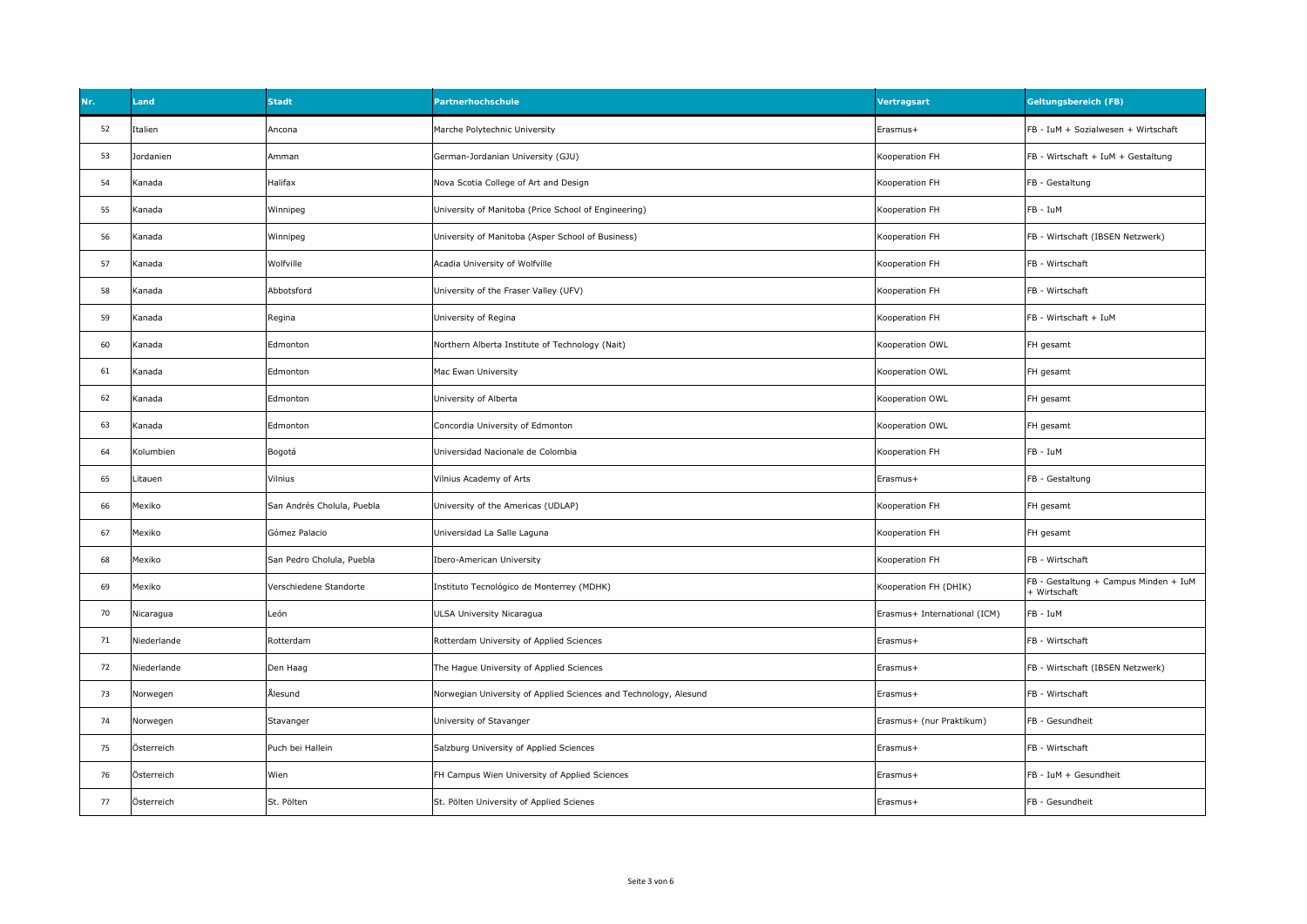| Nr. | Land                                         | <b>Stadt</b>                                       | Partnerhochschule                                                   | Vertragsart                          | <b>Geltungsbereich (FB)</b>           |
|-----|----------------------------------------------|----------------------------------------------------|---------------------------------------------------------------------|--------------------------------------|---------------------------------------|
| 78  | Österreich                                   | Hall in Tirol                                      | Tyrolean Private University UMIT                                    | Erasmus+                             | FB - Gesundheit                       |
| 79  | Palästinensische Gebiete                     | Dschenin                                           | Arab American University                                            | Kooperation FH                       | FB - Wirtschaft                       |
| 80  | Peru                                         | Ayacucho                                           | Universidad Nacional de San Cristóbal de Huamanga                   | Kooperation FH                       | FB - Sozialwesen                      |
| 81  | Peru                                         | Los Àmos de Monterrico, Santiago de<br>Surco, Lima | Peruvian University of Applied Sciences (UPC)                       | Kooperation FH                       | FB - Gestaltung                       |
| 82  | Polen                                        | Rzeszów                                            | University of Rzeszów                                               | Erasmus+                             | FB - IuM + Sozialwesen                |
| 83  | Polen                                        | Rzeszów                                            | Rzeszow Universtity of Technology                                   | Erasmus+                             | FB - Campus Minden + Wirtschaft + IuM |
| 84  | Polen                                        | Warszawa                                           | Institute of Power Engineering                                      | Kooperation FH                       | FB - IuM                              |
| 85  | Polen                                        | Wrocław                                            | Wrocław University of Science and Technology                        | Erasmus+                             | FB - IuM + Campus Minden              |
| 86  | Polen                                        | Gliwice                                            | Silesian University of Technology                                   | Erasmus+                             | FB - IuM + Wirtschaft                 |
| 87  | Polen                                        | Katowice                                           | Jniversity of Silesia in Katowice                                   | Erasmus+                             | FB - Sozialwesen                      |
| 88  | Polen                                        | Rzeszów                                            | University of Information Technology and Management in Rzeszow      | Erasmus+                             | FB - Wirtschaft                       |
| 89  | Polen                                        | Kraków                                             | Cracow University of Economics                                      | Erasmus+                             | FB - Wirtschaft                       |
| 90  | Polen                                        | Lublin                                             | Medical University of Lublin                                        | Erasmus+                             | FB - Gesundheit                       |
| 91  | Polen                                        | Kraków                                             | Jagiellonian University in Krakow                                   | Erasmus+                             | FB - Gesundheit                       |
| 92  | Portugal                                     | Funchal                                            | University of Madeira                                               | Erasmus+                             | FB - Campus Minden                    |
| 93  | Portugal                                     | Braga                                              | University of Minho                                                 | Erasmus+                             | FB - Wirtschaft                       |
| 94  | Republik Korea (Südkorea)                    | Seoul                                              | Chung-Ang University                                                | Kooperation FH                       | FB - Gestaltung                       |
| 95  | Republik Korea (Südkorea)                    | Chuncheon                                          | Hallym University                                                   | Kooperation FH                       | FB - Wirtschaft (IBSEN Netzwerk)      |
| 96  | Russland (Kooperation aktuell<br>ausgesetzt) | St. Petersburg                                     | Saint Petersburg State University of Technology and Design (SPSUTD) | Kooperation FH                       | FB - Gestaltung                       |
| 97  | Russland (Kooperation aktuell<br>ausgesetzt) | Veliky Novgorod                                    | Yaroslav-the-Wise Novgorod State University                         | Kooperation FH und ERASMUS+<br>(ICM) | FB - IuM                              |
| 98  | Russland (Kooperation aktuell<br>ausgesetzt) | St. Petersburg                                     | St. Petersburg State University of Economics (Unecon)               | Kooperation FH                       | FB - IuM                              |
| 99  | Russland (Kooperation aktuell<br>ausgesetzt) | Moskau                                             | Institute of Business Studies Moscow (RANEPA)                       | Kooperation FH                       | FB - Wirtschaft                       |
| 100 | Russland (Kooperation aktuell<br>ausgesetzt) | Nizhnij Novgorod                                   | State University of Architecture and Civil Engineering              | Kooperation FH                       | FB - Wirtschaft                       |
| 101 | Russland (Kooperation aktuell<br>ausgesetzt) | Rostow am Don                                      | Southern Federal University, Taganrog, Rostov Region                | Kooperation FH                       | FB - IuM                              |
| 102 | Schweden                                     | Halmstad                                           | Halmstad University                                                 | Erasmus+                             | FB - Campus Minden + IuM              |
| 103 | Schweden                                     | Uppsala                                            | Jppsala University                                                  | Erasmus+ (nur Doktorand*innen)       | FB - IuM                              |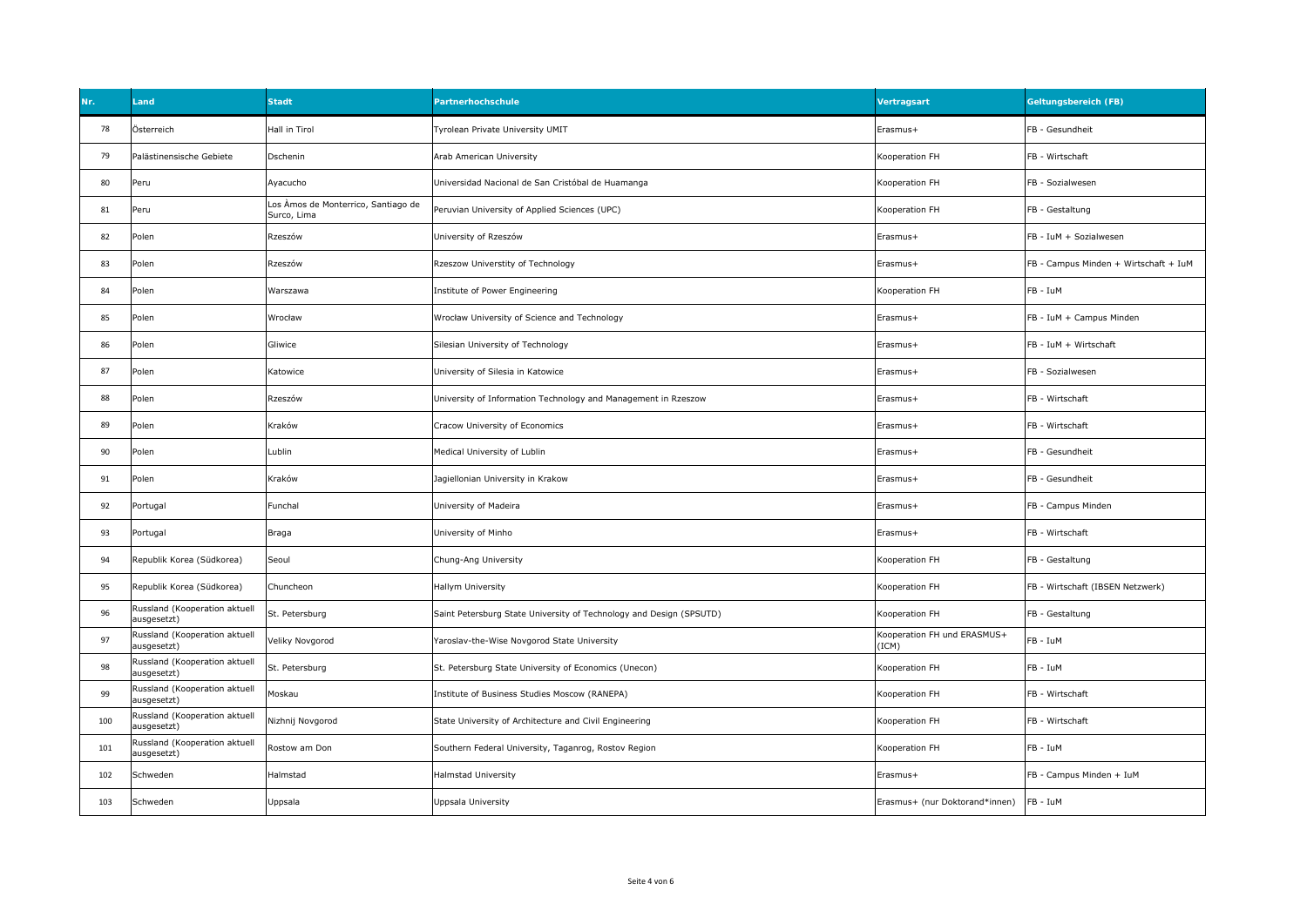| Nr. | Land                  | <b>Stadt</b>               | Partnerhochschule                                       | Vertragsart                  | Geltungsbereich (FB)             |
|-----|-----------------------|----------------------------|---------------------------------------------------------|------------------------------|----------------------------------|
| 104 | Schweden              | Göteborg                   | University of Gothenburg                                | Erasmus+                     | FB - Sozialwesen                 |
| 105 | Schweiz               | Bern                       | Berner Bildungszentrum Pflege                           | Kooperation und SEMP         | FB - Gesundheit                  |
| 106 | Schweiz               | Basel                      | University of Applied Sciences and Arts Nordwestschweiz | Kooperation und SEMP         | FB - Sozialwesen                 |
| 107 | Serbien               | Belgrad                    | University of Arts Belgrade, Serbia                     | Erasmus+ International (ICM) | FB - Gestaltung                  |
| 108 | Slowakei              | Staré Mesto                | Academy of fine Arts and Design in Bratislava           | Erasmus+                     | FB - Gestaltung                  |
| 109 | Slowenien             | Maribor                    | University of Maribor                                   | Erasmus+                     | FB - Wirtschaft                  |
| 110 | Spanien               | Vitoria-Gasteiz            | School of Design of La Rioja                            | Erasmus+                     | FB - Gestaltung                  |
| 111 | Spanien               | San Cristóbal de La Laguna | University of La Laguna                                 | Erasmus+                     | FB - Campus Minden               |
| 112 | Spanien               | Oviedo                     | University of Oviedo                                    | Erasmus+                     | FB - Campus Minden + IuM         |
| 113 | Spanien               | València                   | Polytechnic University of Valencia                      | Erasmus+                     | FB - IuM                         |
| 114 | Spanien               | Vigo                       | University of Vigo                                      | Erasmus+                     | FB - Wirtschaft + IuM            |
| 115 | Spanien               | Zaragoza                   | University of Zaragoza                                  | Erasmus+                     | FB - IuM + Sozialwesen           |
| 116 | Spanien               | Zaragoza                   | HAC_R Creativo                                          | Erasmus+                     | FB - Gestaltung                  |
| 117 | Spanien               | Badajoz                    | University of Extremadura                               | Erasmus+                     | FB - Wirtschaft                  |
| 118 | Spanien               | Barcelona                  | International University of Catalonia                   | Erasmus+                     | FB - Wirtschaft                  |
| 119 | Spanien               | Vic, Barcelona             | University of Vic                                       | Erasmus+                     | FB - Wirtschaft                  |
| 120 | Spanien               | La Cañada, Almería         | University of Almería                                   | Erasmus+                     | FB - Gesundheit                  |
| 121 | Spanien               | Madrid                     | Comillas Pontifical University                          | Erasmus+ (nur Praktikum)     | FB - Gesundheit                  |
| 122 | Tansania              | Wits                       | Faculty of Civil Engineering and the Built Environment  | Kooperation FH               | FB - Campus Minden               |
| 123 | Tschechische Republik | Staré Město                | Academy of Arts Architecture and Design in Prague       | Erasmus+                     | FB - Gestaltung                  |
| 124 | Tschechische Republik | Liberec                    | Technical University of Liberec                         | Erasmus+                     | FB - IuM                         |
| 125 | Tschechische Republik | Prag                       | Czech University of Life Sciences                       | Erasmus+                     | FB - Wirtschaft (IBSEN Netzwerk) |
| 126 | Tschechische Republik | Brünn                      | BRNO University of Technology                           | Erasmus+                     | FB - Wirtschaft                  |
| 127 | Tunesien              | Sfax                       | Universtiy of Sfax - ENIS                               | Erasmus+ International (ICM) | FB - IuM                         |
| 128 | Türkei                | Kadıköy/Istanbul           | Marmara University                                      | Erasmus+                     | FB - Gestaltung                  |
| 129 | Türkei                | Sarıyer/İstanbul           | Instanbul Technical University                          | Erasmus+                     | FB - Campus Minden               |